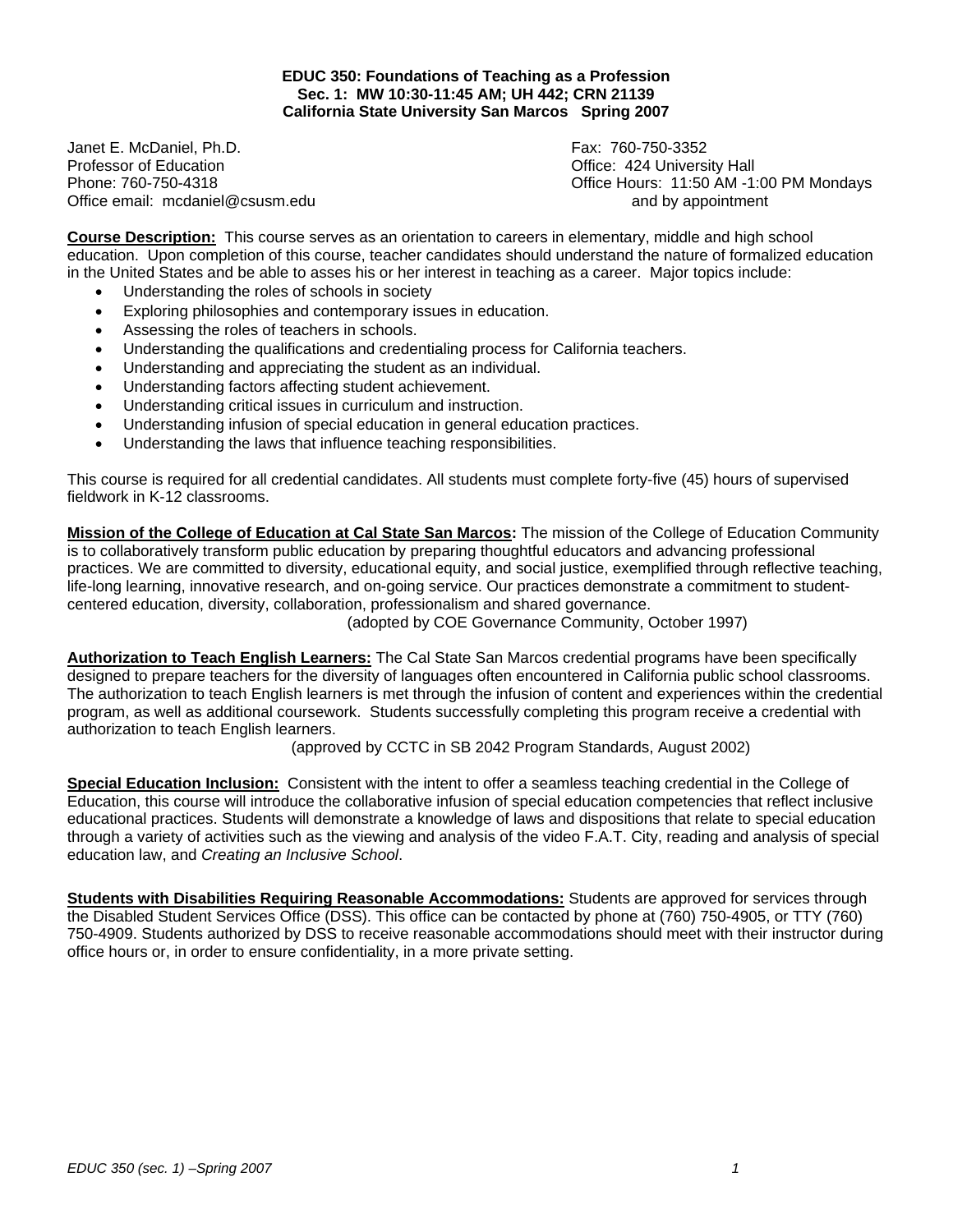**College of Education Attendance Policy:** Due to the dynamic and interactive nature of courses in the College of Education, all students are expected to attend all classes and participate actively. Absences and late arrivals/early departures will affect the final grade. A minimum grade of C+ is required in Educ 350 to qualify as prerequisite for admission to the Cal State San Marcos teacher credential program. COE attendance policy states, "At a minimum, students must attend 80% of class time, or s/he may not receive a passing grade for the course at the discretion of the instructor. Individual instructors may adopt more stringent attendance requirements." Should students have extenuating circumstances, please contact the instructor as soon as possible. In this section of Educ 350, the instructor has adopted this additional policy: If you miss three class sessions, you cannot receive a grade of A or A -; if you miss four class sessions, you cannot receive a grade of B+ or B.

**Credential Program Recommendations:** As one of several evaluation methods, Educ 350 course instructors are asked for feedback concerning credential candidates who are applying for programs at Cal State San Marcos. Keep in mind that your professionalism and hard work in this class not only affect your course grade, but also indicate your readiness for a credential program.

**Field Work:** In addition to in-class work, assigned readings and projects, students will participate in forty-five (45) hours of supervised fieldwork assignments in a variety of public school settings. Details on the fieldwork are found on the COE syllabus webpage, at the top of the list of syllabi for this semester. Documentation of these hours is required to receive a grade in EDUC 350. Cal State San Marcos students are expected to adhere to professional standards in their dress and behavior in the field. Required clearances (fingerprints, TB test) are the responsibility of the student. A recommendation (usually from the classroom teacher where most of the fieldwork is done, also known as a Field Experience Recommendation) is a requirement for admission to the Cal State San Marcos Teacher Credentialing programs.

**Use of Technology:** Students are expected to demonstrate competency in the use of various forms of technology (i.e. word processing, electronic mail, WebCT6, use of the Internet, and/or multimedia presentations). Specific requirements for course assignments with regard to technology are at the discretion of the instructor. Keep a digital copy of all assignments for use in your teaching portfolio. All assignments will be submitted online, and some will be submitted in hard copy as well. Details will be given in class.

# **Electronic Communication Protocol**

Electronic correspondence is a part of your professional interactions. If you need to contact the instructor, e-mail is often the easiest way to do so. It is my intention to respond to all received e-mails in a timely manner. Please be reminded that e-mail and on-line discussions are a very specific form of communication, with their own nuances and etiquette. For instance, electronic messages sent in all upper case (or lower case) letters, major typos, or slang, often communicate more than the sender originally intended. With that said, please be mindful of all e-mail and on-line discussion messages you send to your colleagues, to faculty members in the College of Education, or to persons within the greater educational community. All electronic messages should be crafted with professionalism and care. Things to consider:

- Would I say in person what this electronic message specifically says?
- How could this message be misconstrued?
- Does this message represent my highest self?
- Am I sending this electronic message to avoid a face-to-face conversation?

In addition, if there is ever a concern with an electronic message sent to you, please talk with the author in person in order to correct any confusion.

**Teaching Performance Expectation (TPE) for EDUC 350**: A primary goal of Educ 350 is to begin the process of developing teacher candidates to become professional educators. The following TPE of the California Commission for Teacher Credentialing is expected to be met during this course:

# **TPE 12: Professional, Legal and Ethical Obligations**

Candidates are aware of their own personal values and biases and recognize ways in which these values and biases affect the teaching and learning of students. They resist racism and acts of intolerance. Candidates appropriately manage their professional time spent in teaching responsibilities to ensure that academic goals are met.

Candidates for a Teaching Credential understand and honor legal and professional obligations to protect the privacy, health, and safety of students, families, and other school professionals. They are aware of and act in accordance with ethical considerations and they model ethical behaviors for students. Candidates understand and honor all laws relating to professional misconduct and moral fitness.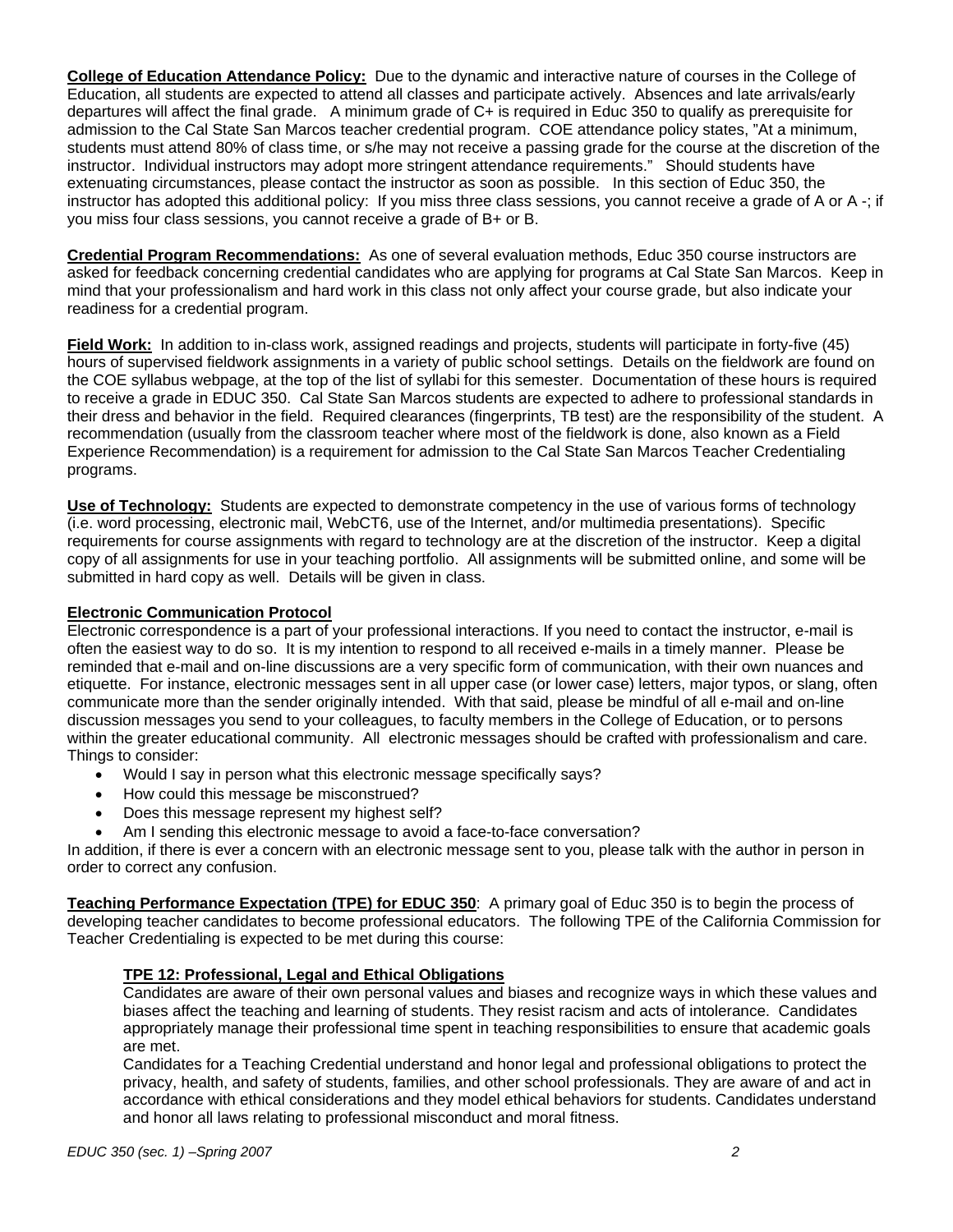# **Teaching Performance Assessment for Developing as a Professional Educator**

The successful completion of the personal philosophy assignment is a requirement for completion of this course and is a component of partially meeting the TPE described above. This statement will be used for assessment both in the course and at completion of the College of Education program. Retain an electronic copy of your statement for submission for your portfolio at the completion of your teacher education program.

**Class Discussions and Participation:** Students will engage in student-centered learning each class session, and will be expected to actively participate.

- Do you participate in class discussions productively, sharing your knowledge and understandings?
- Do you interact productively with your peers, taking on a variety of roles (leader, follower, etc.)?
- Do you contribute appropriately to group work—do you "do your share"?
- Are you able to accept others' opinions?
- Are you supportive of others' ideas?
- Do you support your peers during their presentations?
- Can you monitor and adjust your participation to allow for others' ideas as well as your own to be heard?

**Course Requirements:** Teacher education is a professional preparation program. It is expected that students will come to class prepared to discuss the readings, submit required assignments, and participate in class activities. Students are expected to adhere to academic honesty and integrity, standards of dependability, confidentiality and writing achievement. Because it is important for teachers to be able to effectively communicate their ideas to students, parents, colleagues, and administrators, writing that is original, clear and error-free is a priority for the College of Education. It is expected that work will be turned in on time. Please discuss individual issues with the instructor. Points will be deducted if assignments are submitted late (10% penalty per day late; no credit will be awarded if the assignment is one week late).

**Special Note, Spring 2007:** The instructor's union, the California Faculty Association, is in the midst of contract negotiations and there is a possibility of a work interruption. Updates on this situation will be provided throughout the semester

# **Required Texts:**

Nieto, Sonia. (2006). *Why We Teach*. NY: Teachers College Press. ISBN 0807745936, Approximately \$12 - 20.

Grant, Carl. A. & Gillette, Maureen. (2005). *Learning to Teach Everybody's Children: Equity, Empowerment and Education that is Multicultural.* Thomson & Wadsworth. ISBN 0-534-64467-8, Approximately \$ 45 - 65

Villa, R. A. and Thousand, J. S. (2005). *Creating an Inclusive School* (2nd ed.). Alexandria, VA: Association for Supervision and Curriculum Development. , ISBN 0-87120-251-4 Approximately \$12 - 25

# **Assignments and grading:**

1. Reading log 10 points and the set of the set of the set of the set of the set of the set of the set of the set of the set of the set of the set of the set of the set of the set of the set of the set of the set of the se

The reading log provides an opportunity to reflect on learning about teaching through the assigned readings for each week. In the reading log, do not summarize. Instead, respond to the readings: agree, disagree, note specific ideas, etc. Entries should be 1 paragraph in length. Log entries for the Monday/Wednesday class must be submitted via the course WebCT6 site by the prior Friday at noon each week.

Individual submissions are not graded; rather, their timely submission is noted and points are assigned on the basis of having completed the assignment for the semester. No credit will be given for late submissions. In extraordinary circumstances, if you do not have access to WebCT for a timely submission, you may email the log entry to me by Friday at noon at mcdaniel@csusm.edu. Later, when you have WebCT access, you will resubmit.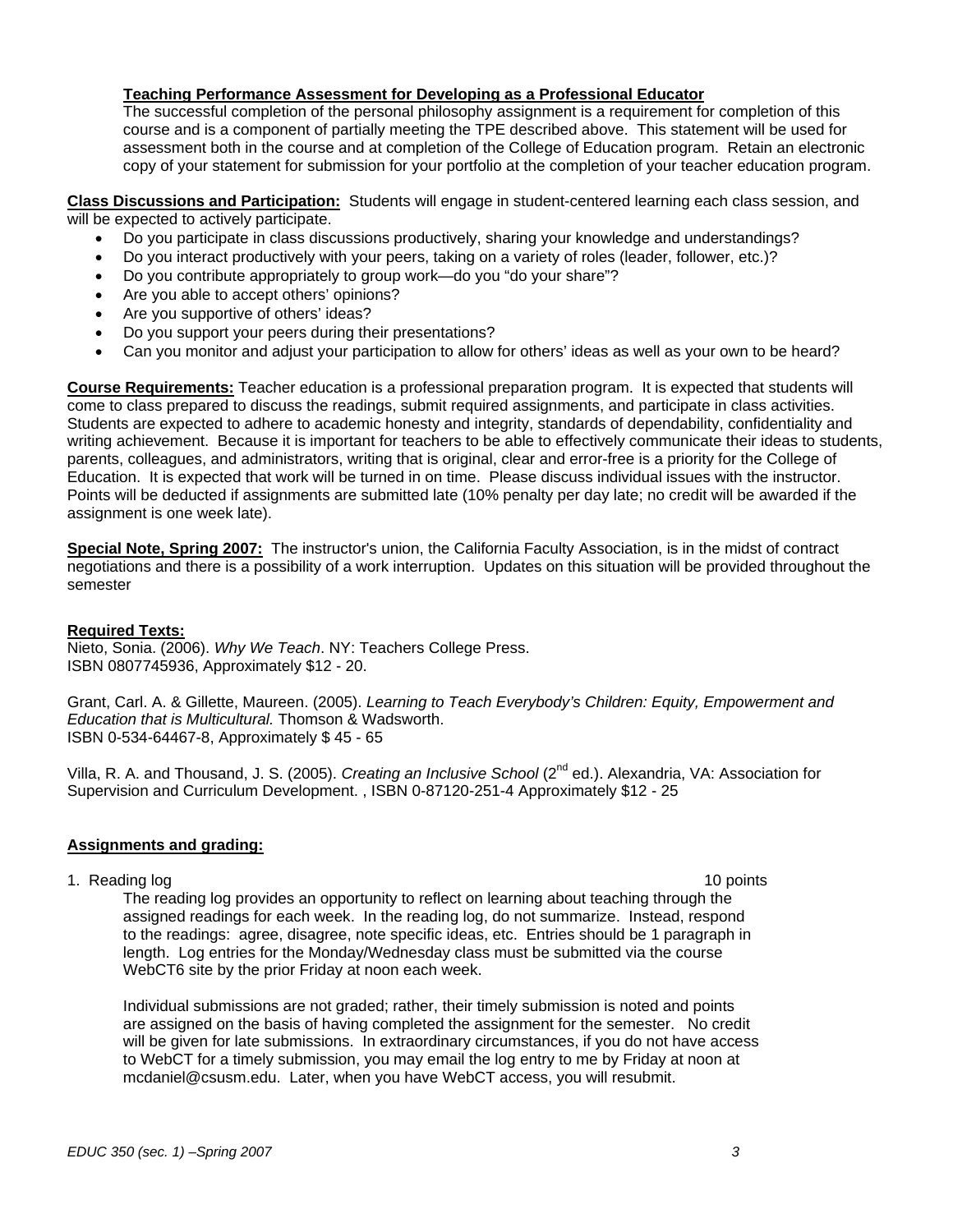# 2. Current events in education **5 points**  $\sim$  5 points **5 points**

Sign up for a date when you will be responsible for presenting an item from the week's news in K-12 education (5 minutes maximum). The item may be from television, radio, internet (e.g., www.edweek.org/), newspaper, or magazine, and may pertain to local, national/, or international issues. You will summarize and present the importance of the news for your classmates. After you present your current event, go to the WebCT site and submit a onesentence report as the "CE" ("Current Events") assignment, so that you can receive credit.

- 3. Interview of a teacher 15 points and the set of the set of the set of the set of the set of the set of the set of the set of the set of the set of the set of the set of the set of the set of the set of the set of the se Details are below. The written report is due via the WebCT site on February 12.
- 4 Inclusion, Diversity and Special Ed Laws 10 points 10 points 10 points Details are below. The written report is due via the WebCT site on April 2.
- 5. Classroom observation reports 15 points 15 points 15 points 15 points 15 points 15 points 15 points 15 points 15 points 15 points 15 points 15 points 15 points 15 points 15 points 15 points 15 points 15 points 15 points

Using the classroom observation instrument provided in class, write up fifteen 30-minute observations in your field sites. Submit five of these via the WebCT site on each of the three dates on the course schedule: Feb 26, March 14, and May 7. Also, bring hard copies of your write-ups to class on those days.

6. Contemporary issues research 20 points

Choose (1) an issue that interests you (from the topics given to you by the instructor) and (2) one or two partners with whom to work. Research the issue and prepare an oral report to share in class. The report should describe and analyze the issue. Reports to the class will be spaced out over the class periods during the second half of the semester. When you present your research orally, provide a one-page summary and a reference list for your classmates. Each partner must submit the one-page summary to the WebCT site to receive credit for this assignment.

- 7. Personal philosophy of schooling, learning and teaching 15 points 15 points You will write a 4-5 page paper describing your philosophy of schooling, learning and teaching. Details are below. The written report is to via the WebCT site on May 2.
- 8. Participation 10 points and the set of the set of the set of the set of the set of the set of the set of the set of the set of the set of the set of the set of the set of the set of the set of the set of the set of the This course is designed for active learning during class sessions. In order for this course to succeed for individuals and the group, students must come to class prepared to discuss assigned readings/topics and to participate in class activities. See details above in "Class Discussions and Participation."

Grades will be determined by the total number of points earned (100 points possible):

 $A = 93 - 100$  $A - 90 - 92$  $B+ = 87-89$  $B = 83 - 86$  $B = 80 - 82$  $C+= 77-79$  $C = 73 - 76$  $C = 70-72$  $D = 60 - 69$  $F = 0.59$ 

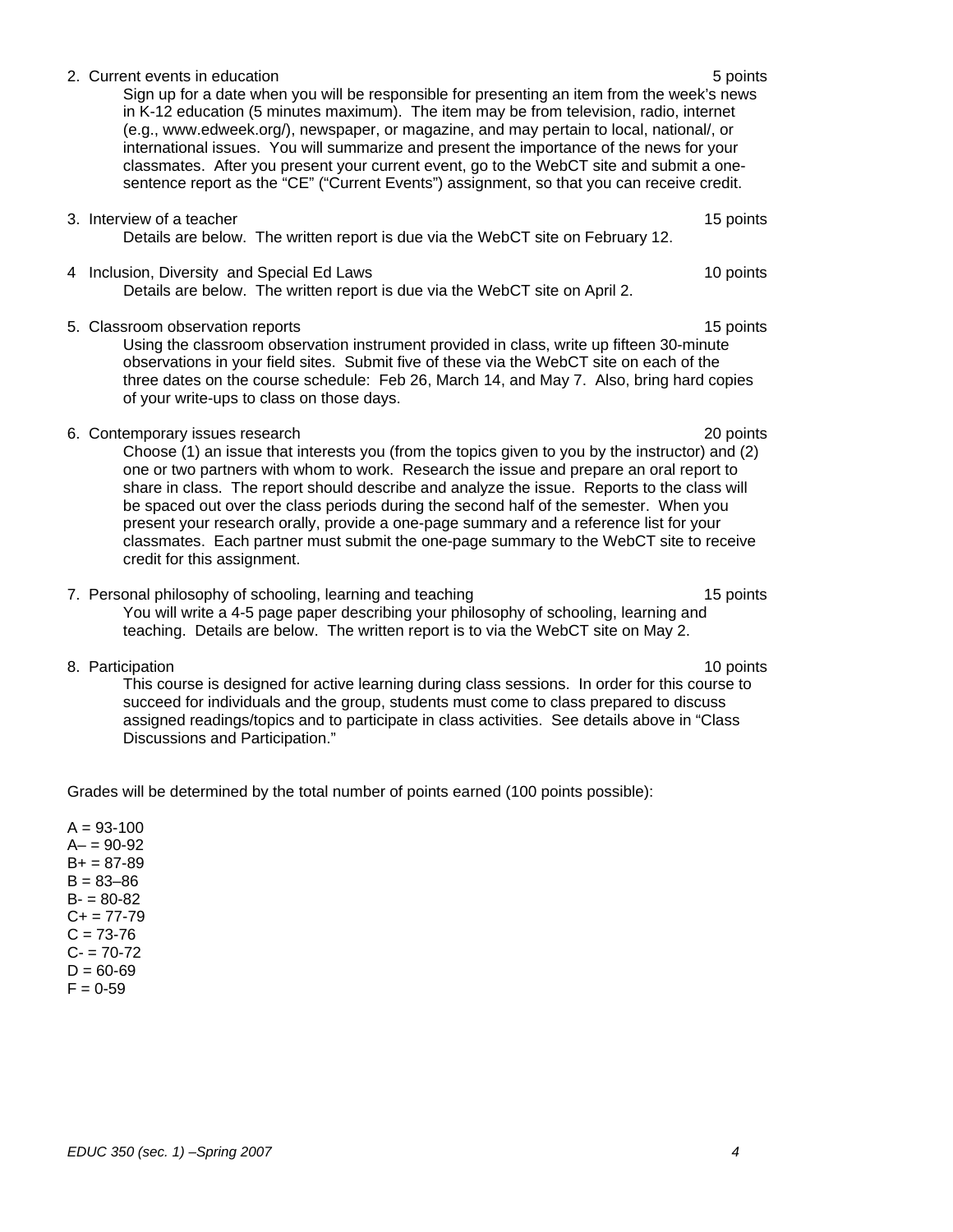# **Assignment #3: Interview of a Teacher**

In this assignment, you will interview a teacher and write a 3–4 page summary of what you learned from him or her. Your purpose is to render a sketch so that your reader may be able to envision the teacher as a person with a distinct philosophy and experience.

### *Gathering information:*

Interview a current or retired teacher who has had at least 3 years of full–time experience in elementary, middle, or secondary school classrooms. Suggested questions are:

Why did the teacher choose to enter teaching? How attractive was the profession to prospective teachers at that time? What were the other career paths available; were any others seriously considered? Does the teacher have any regrets about becoming a teacher?

What professional education did the teacher have? How helpful was it in learning to teach? At what point did the teacher feel comfortable as a teacher?

What were/are the teacher's goals for the education of students? Have these goals changed over the years?

What career moves (school buildings, grade level, special students, subject matter, etc.) has the teacher made? To what extent were those moves voluntary? For current teachers, are further moves desired? If so, what are they, and why?

What have been the major joys and frustrations of teaching? What would help increase the joys and minimize the frustrations? On what issues does the teacher feel strongly about making changes in the way that schooling occurs now?

How did/does the teacher learn about his/her students' lives and needs? How similar are the backgrounds of the teacher and his/her students? What have been the teacher's experiences with "culture shock" in working with students from different backgrounds?

What are some favorite memories from the teacher's classroom? Does the teacher tend to remember individual students or activities, or are the memories more general?

What does the teacher think of current "hot issues" in education such as the California High School Exit Exam and the No Child Left Behind Act? How does the teacher take action to address new reforms that impact his/her classroom?

What is the teacher's metaphor for "teaching" or "teacher"? What are the main features of the teacher's approach toward teaching? What has the teacher learned from being a teacher?

# *Analysis:*

After collecting your information, think about what you have learned about this teacher. Focus on a few themes that best characterize what you have heard. Do not try to be all-inclusive. *Protect your teacher's confidentiality by using a pseudonym and masking identifying details.* 

In your analysis, incorporate what you have been learning about becoming and being a teacher. How does your teacher fit within the material addressed in your readings and in class? What issues are raised through your interview? What are the implications of your interview as you think about becoming a teacher? Be sure you include at least one reference to the readings/discussions we have in class.

# *Criteria for evaluation:*

Exemplary papers are characterized by:

Completeness of description of the teacher's experiences and views Explanation of how the teacher interview relates to your thinking about teaching Integration of coursework (readings + discussions) into the analysis Correct grammar, syntax, spelling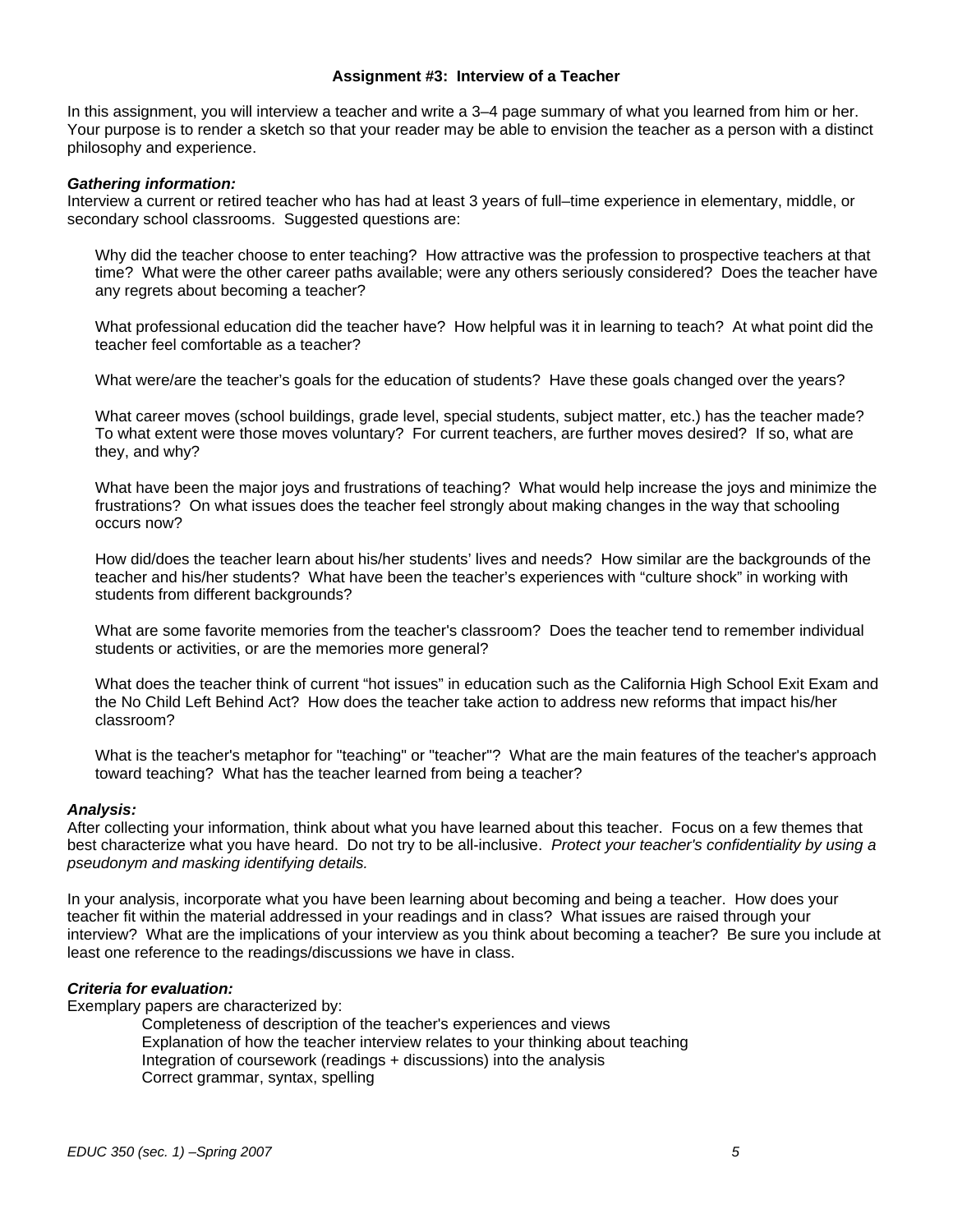# **Assignment #4: Inclusion, Diversity and Special Ed Laws**

You will apply your understanding of the legal context of inclusive education and laws that influence teaching responsibilities. Study the following chapters and web sites:

- Grant, Carl. A. & Gillette, Maureen. (2005). *Learning to Teach Everybody's Children: Equity, Empowerment and Education that is Multicultural.* Thomson & Wadsworth. Read Ch 10.
- Villa, R. A. & Thousand, J. S. (2005). *Creating an inclusive school.* Alexandria, VA: Association for Supervision and Curriculum Development. Read Ch 2.
- U.S. Disability Law. Internet address:

www.law.cornell.edu/topics/disability.html Includes information about laws affecting people with disabilities.

OSERS IDEA Home Page. Internet address:

www.ed.gov/offices/OSERS/IDEA Explanation of federal legislation known as IDEA, which ensures a free appropriate education in the least restrictive environment for children with disabilities. The latest l997 federal reauthorization of the law is explained in detail.

Thousand, J.S. (2004) Article to be posted in WebCT

#### **Reflection and Applications:**

Apply your understanding of the legal context of inclusive education and laws that influence your teaching responsibilities.

 Identify five laws or court decisions that influence you as a professional educator. At least two of these five must relate to special education law. Provide your rationale (one paragraph) for each selection. Why is it important to you? How might it affect your teaching? Feel free to add insights from your personal experiences, observations and FAT City Video.

# **Assignment #7: Philosophy of Schooling, Learning, and Teaching**

Write a 4-5 page paper (double-spaced) that explains your personal philosophy of schooling, learning and teaching. Follow the template below, and self-assess before you turn in the paper.

#### **Paper Introduction**

Name your philosophy (or combination of philosophies) as described by Grant & Gillette Ch 8. Explain why you are attracted to this philosophical stance. Is it due to your own schooling and/or background, what you've seen in schools since your own school days, the influence of particular persons, texts, other experiences with children/youth, etc.? Describe the level of schooling and subject field(s) you hope to teach.

#### **Nature of schooling**

Describe what you believe is the purpose of schooling in a democracy. How will you as a teacher help achieve these purposes? Give 1-2 examples of how this will look in your classroom/career.

# **Nature of the learner**

Describe what you believe is the nature of the learner. What are your thoughts about the students you will teach? What do they need from a teacher? Give 1-2 examples of how this will look in your classroom.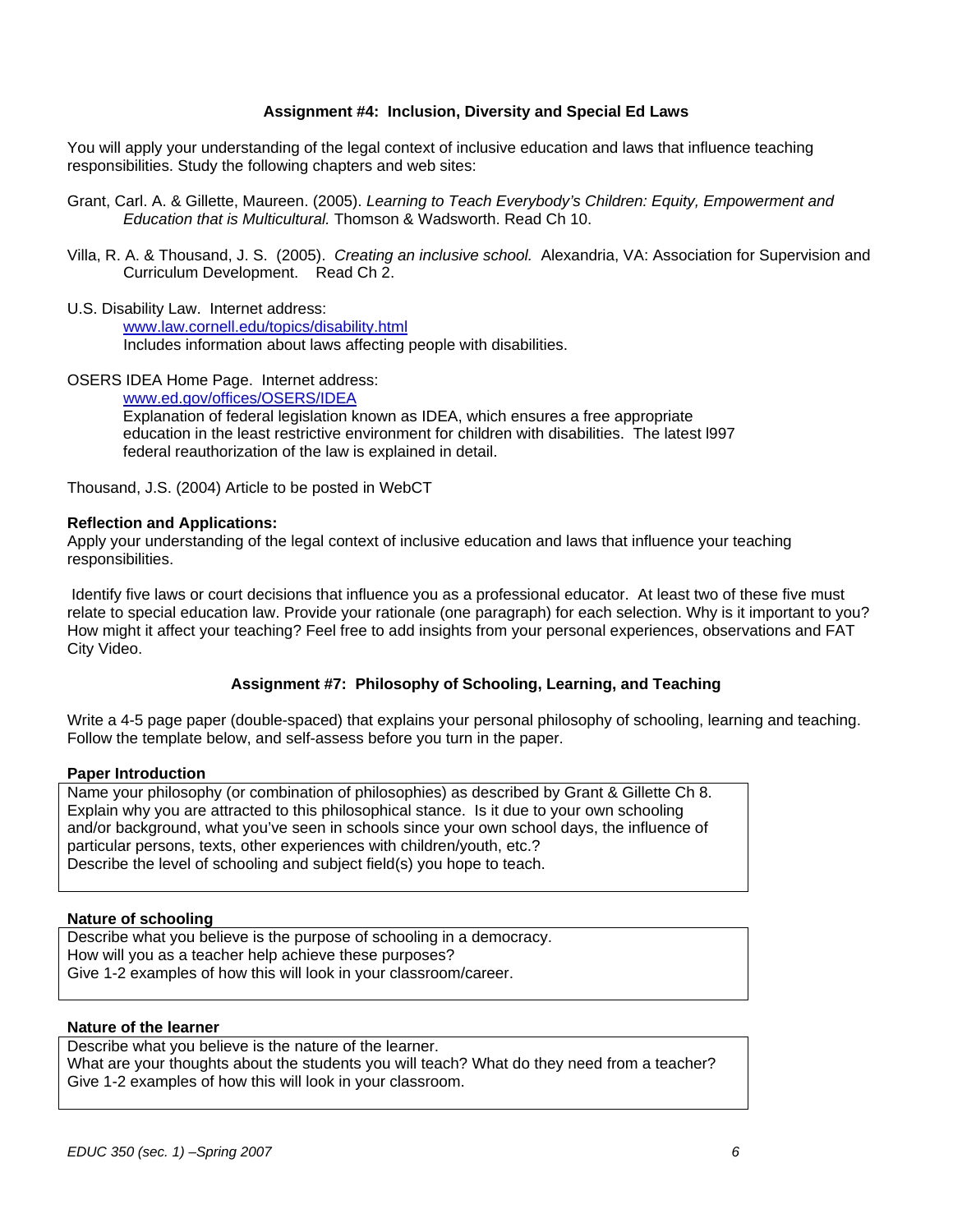# **Nature of the teaching/learning process**

Describe what you believe is the nature of the teaching/learning process?. What do you believe counts as knowledge and how should it be presented? How will you as a teacher use subject matter and other experiences to guide students toward meaningful learning activities? Give 1-2 examples of how this will look in your classroom.

#### **Teacher dispositions and actions**

Describe what behavior (disposition/attitude & actions) you will exhibit in order to carry out your philosophical position.

Give 1-2 examples of how this will look in your career.

# **Conclusion**

Recap your philosophy. What are your outstanding questions/concerns/thoughts about becoming a teacher?

# **Criteria for Self- Assessment of Philosophy Paper**

Be sure to self-assess using the following criteria. Submit the self-assessment with your final draft of your philosophy paper (at least one "beefy" paragraph). These are the criteria that will be used to evaluate your philosophy paper.

Exemplary papers have the following characteristics:

**Ideas:** The paper is clear and focused. It holds the reader's attention. Relevant information and details enrich the central theme. Ideas are supported by research, practical knowledge and experience. Conclusions show insight. **Organization:** The organizational structure enhances and showcases the central idea or theme of the paper. An inviting introduction draws the reader in; a satisfying conclusion leaves the reader with a sense of closure and resolution. Sequencing is logical and effective. Thoughtful transitions tie parts together. The paper flows so smoothly, the reader hardly thinks about it.

**Connections**: The paper includes multiple references to EDUC 350 class experiences (specific text selections, class discussions, fieldwork observations, assignments, current events, etc.).

**Voice:** The writer of this paper speaks directly to the reader in a manner that is individual, compelling, engaging, and has personality.

**Sentence Fluency:** The writing has an easy flow. Sentences enhance the meaning. Sentences vary in length and structure. The piece has purposeful and varied sentence beginnings.

**Conventions:** The writer demonstrates a good grasp of standard writing conventions. Spelling is generally correct. Punctuation is accurate. Grammar and usage are correct. Paragraphing tends to be sound. The piece needs very little additional editing.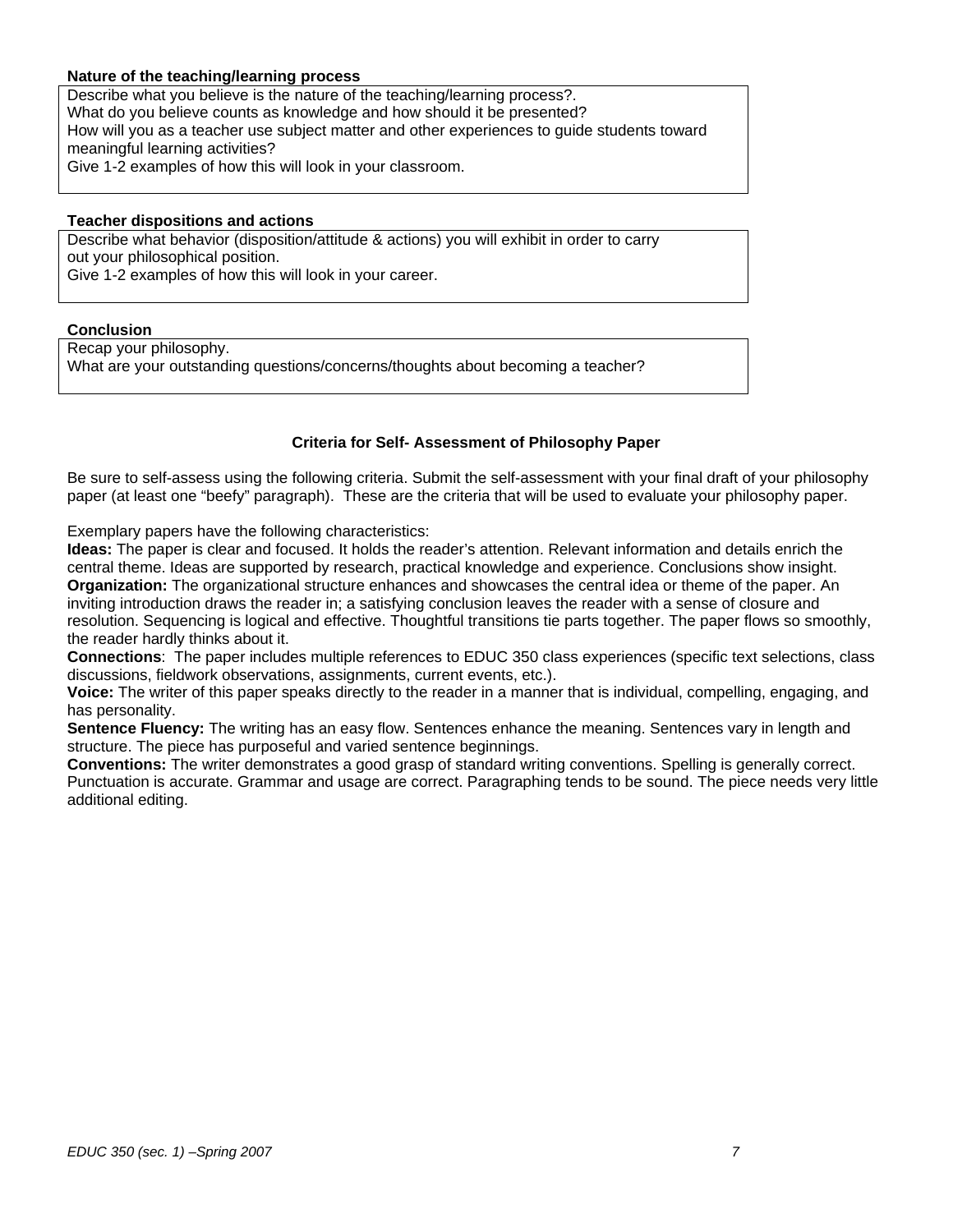# **Schedule as of 12/08/06 Schedule is subject to change at the discretion of the instructor**

| <b>Date</b> | <b>Topic</b>       | Reading log due on prior Friday noon                     | <b>Assignment</b>           |
|-------------|--------------------|----------------------------------------------------------|-----------------------------|
| Jan 22-     | Course intro       | Read the field experience guidelines at                  | Access the WebCT6 course    |
| 24          | Why teach?         | http://lynx.csusm.edu/coe/index.asp                      | website at                  |
|             |                    | You will find this at the top of the Spring 2007 syllabi | http://webct6.csusm.edu/we  |
|             |                    | webpage, "EDUC 350 Field Experience" Bring               | bct/entryPageIns.dowebct    |
|             |                    | questions with you Jan 24.                               |                             |
|             |                    |                                                          |                             |
| Jan 29-     | Becoming a         | Log 1: GG ch. 6                                          |                             |
| 31          | teacher            |                                                          |                             |
|             | (Student Services  | In addition to the reading for your log, read            |                             |
|             | presentation Jan   | the website brochure of your choice at:                  |                             |
|             | 29)                | http://lynx.csusm.edu/coe/academics/                     |                             |
|             |                    |                                                          |                             |
|             |                    | and the EDUC 350 advising session info at:               |                             |
|             |                    | http://lynx.csusm.edu/coe/ssc/Presentations.asp          |                             |
|             |                    |                                                          |                             |
|             |                    |                                                          |                             |
| Feb 5-7     | Schooling in a     | Log 2: GG ch 1 & "The Goals of Education" article on     |                             |
|             | democracy          | WebCT site                                               |                             |
|             |                    |                                                          |                             |
|             |                    |                                                          |                             |
| Feb 12-     | Philosophical      | Log $3:GGch8$                                            | Teacher interview due Feb   |
| 14          | perspectives       |                                                          | 12                          |
|             |                    |                                                          |                             |
|             |                    |                                                          | Bring Nieto (skimmed) on    |
|             |                    |                                                          | Feb 14                      |
|             |                    |                                                          |                             |
| Feb 19-     | School             | Log 4: GG ch 7                                           |                             |
| 21          | organization       |                                                          |                             |
|             |                    |                                                          |                             |
| Feb 26-     | Rights and         | Log 5: GG ch 10                                          | Observations 1-5 due Feb    |
| 28          | responsibilities   |                                                          | 26                          |
|             |                    |                                                          |                             |
|             |                    |                                                          |                             |
| Mar 5-7     | The lives and work | Log 6: GG ch 2                                           | Bring Nieto (done) on Mar 5 |
|             | of teachers        |                                                          |                             |
|             | (Panel of          | Based on the reading, write 3 questions for the panel    |                             |
|             | experienced        | instead of a paragraph for the log this week             |                             |
|             | teachers Mar 7)    |                                                          |                             |
|             |                    |                                                          |                             |
|             |                    |                                                          |                             |
| Mar 12-     | Inclusion          | Log 7: VT ch 1, 2                                        | Observations 6-10 due Mar   |
| 14          |                    |                                                          | 14                          |
|             |                    |                                                          |                             |
| Mar 19-     | Why We Teach       | Log 8: Reaction to Nieto                                 | Nieto presentations         |
| 21          |                    |                                                          |                             |
|             |                    |                                                          |                             |
| Apr 2-4     | Middle schooling   | Log 9: Peruse the National Middle School                 | Inclusion, Diversity and    |
|             |                    | Association website, www.nmsa.org                        | Special Ed Laws due Apr 2   |
|             |                    | React to the website for your reading log.               |                             |
|             |                    |                                                          | Personal philosophy draft 1 |
|             |                    |                                                          | due Apr 4                   |
|             |                    |                                                          |                             |
| Apr 9-11    | School finance &   | Log 10: GG ch 9, 11                                      | Some issues presentations   |
|             |                    |                                                          |                             |